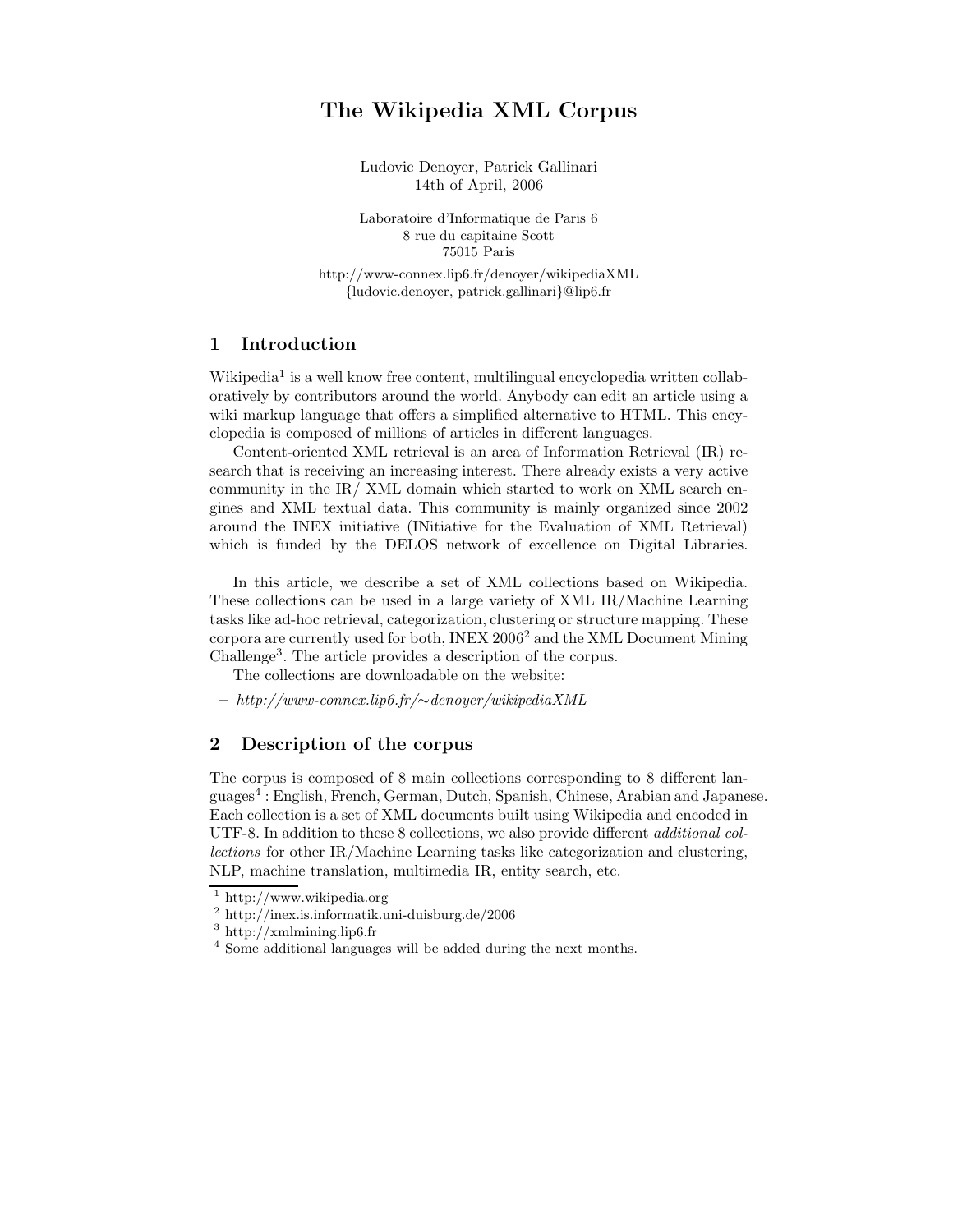### 2.1 Main Collections

The main collections are a set of XML files in 8 different languages. The table 1 gives a detailed description of each collection.

| Collection name                 |              |         | Language Number of documents Size of the collection (MegaBytes) |
|---------------------------------|--------------|---------|-----------------------------------------------------------------|
| main-english                    | English      | 659,388 | $\approx 4,600$                                                 |
| 20060130_french                 | French       | 110,838 | $\approx 730$                                                   |
| $20060123$ german               | German       | 305,099 | $\approx 2.079$                                                 |
| 20060227_dutch                  | $\rm{Dutch}$ | 125,004 | $\approx 607$                                                   |
| $20060130$ spanish              | Spanish      | 79,236  | $\approx 504$                                                   |
| 20060303_chinese                | Chinese      | 56,661  | $\approx 360$                                                   |
| $ 20060326$ <sub>-arabian</sub> | Arabian      | 11,637  | $\approx 53$                                                    |
| $20060303$ japanese Japanese    |              | 187,492 | $\approx 1.425$                                                 |

Table 1. General statistics about the Main Collections

Each collection contains a set of documents where each filename is a number corresponding to the id of the file (for example :  $15243.xml$ ). Each id is unique and each file corresponds to an article of Wikipedia. We only kept articles and removed all the wikipedia pages corresponding to "'Talks"', "'Template"', etc.. Each file is an UTF-8 document which is created from the wikitext of the original article. Figure 1 gives an example of an English article extracted from the corpus.

Tag labels We introduced different tags in order to represent the different parts of a document. We distinguish two types of tags:

- The general tags (article,section, paragraph,....) that do not depend on the language of the collection. These tags correspond to the structural information contained in the wikitext format (for example :  $==$  Main part  $==$  is transformed into  $\langle title \rangle$  Main part $\langle \text{title} \rangle$
- The template tags ( $template_infobox,...$ ) represent the information contained into the wikipedia templates. Wikipedia templates are used to represent a repetitive type of information. For example, each country described into wikipedia starts with a table containing its population, language, size,... In order to uniformize this type of information, wikipedia uses templates. These templates are translated into XML using tags starting by template ... (for example : template\_country). The template tags depend on the language of the collection because the templates are not the same depending on the language of the wikipedia collection used.

The DTD is downloadable on the Web site.

Statistics about the collections These statistics are given in table 2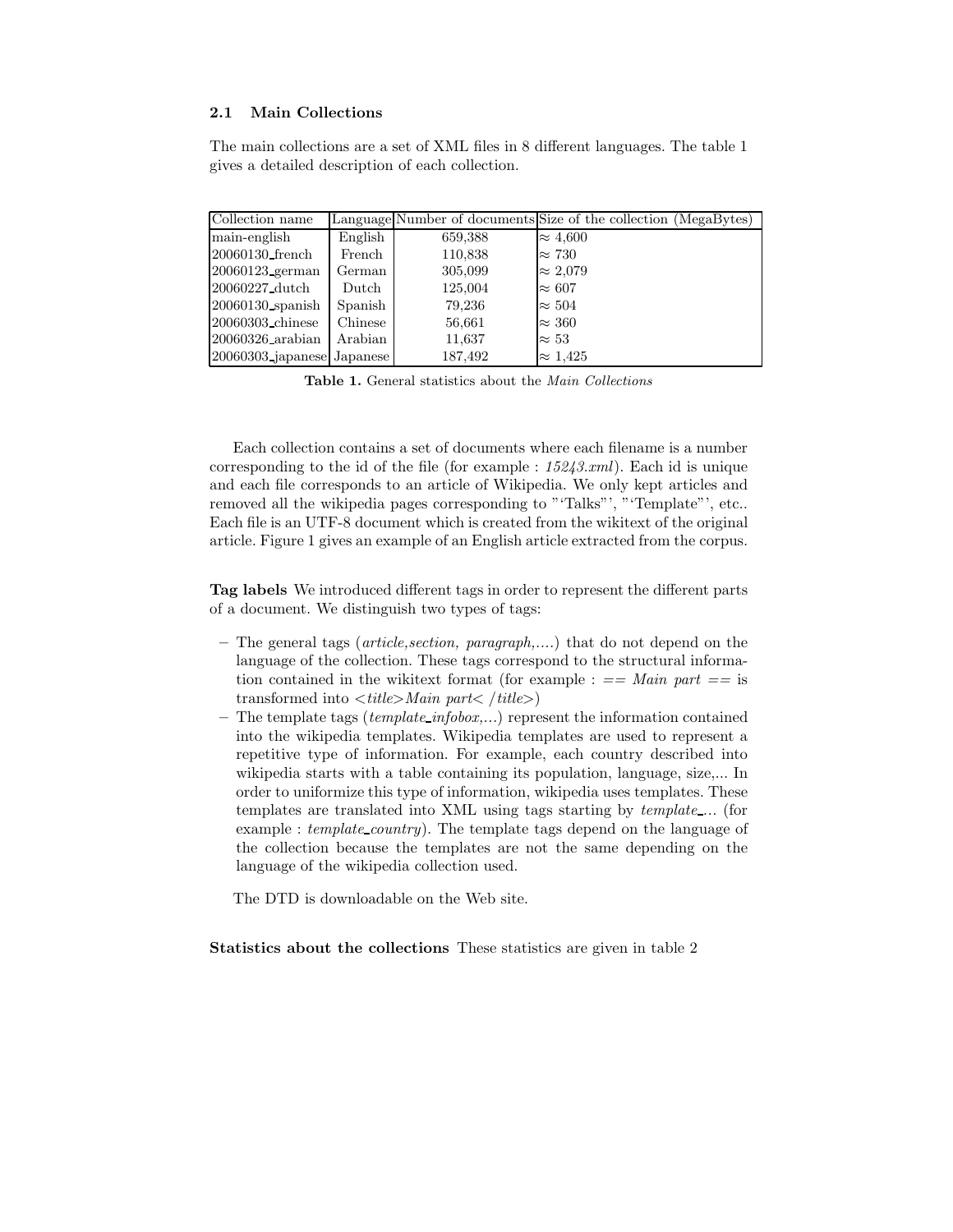|                                                                                                                                            | Editing Anarchism - Wikipedia, the free encyclopedia - Mozilla Firefox<br>- 10                                                                                                                                                |  |  |
|--------------------------------------------------------------------------------------------------------------------------------------------|-------------------------------------------------------------------------------------------------------------------------------------------------------------------------------------------------------------------------------|--|--|
| Edition<br>Affichage<br>Fichier.                                                                                                           | Aller à Marque-pages Outils ?<br>O OK G_clearview<br>W http://en.wikipedia.org/w/index.php?title=Anarchism&action=edit<br>$\mathbf{C}$                                                                                        |  |  |
|                                                                                                                                            | Hotmail Personnaliser les liens Windows Media Windows Corpus XML Outlook Addin                                                                                                                                                |  |  |
|                                                                                                                                            | This page is 71 kilobytes long. This may be longer than is preferable; see article size.                                                                                                                                      |  |  |
| Main Page<br>Community Portal                                                                                                              | $\sqrt{n}$ $\omega$ $-$ #R<br>$B \times AB$ $A =$                                                                                                                                                                             |  |  |
| Featured articles<br>Current events                                                                                                        | $({\Lambda} \nparchism)$                                                                                                                                                                                                      |  |  |
| Recent changes                                                                                                                             | '''Anarchism''' is [[etymology derived from]] the [[Greek language Greek]] ''[[Wiktionary:αναρχία αναρχία]]'<br>("without [[archon]]s (ruler, chief, king)"). Anarchism as a [[political philosophy]], is the belief that all |  |  |
| Random article<br><b>Help</b>                                                                                                              | forms of social [[coercion]], such as governments and social hierarchies are undesireable. <ref>[[L. Susan</ref>                                                                                                              |  |  |
| Contact Wikipedia                                                                                                                          | Brown]]''The Politics of Individualism'', p. 106 {{dubious}}. Anarchism also refers to related [[social<br>movement]]s that advocate the elimination of coercive institutions. The word "[[wikt:Anarchy anarchy]]," as        |  |  |
| Donations                                                                                                                                  | most anarchists use it, does not imply [[chaos]], [[nihilism]], or [[anomie]], but rather a harmonious<br>[[anti-authoritarian]] society that is based on individual [[self-determination]] and personal involvement. In      |  |  |
| search                                                                                                                                     | place of what are regarded as authoritarian political structures and coercive economic institutions,<br>anarchists advocate social relations based upon [[voluntary association]] of free individuals in autonomous           |  |  |
| Go Search                                                                                                                                  | communities, [[mutual aid]], and [[self-governance]].                                                                                                                                                                         |  |  |
| toolbox                                                                                                                                    | The word ''anarchist'' originated as a term of [[abuse]]. At the [[Putney Debates]] ([[1647]]) during the                                                                                                                     |  |  |
| Mhat links here                                                                                                                            | [[English Civil War]]. [[Thomas Rainsborough]] remarked "I know that some particular men we debate with<br>believe we are for anarchy" after [[Oliver Cromwell]] had said "No man says that you have a mind to anarchy,       |  |  |
| Related changes<br>Upload file                                                                                                             | but that the consequence of this rule tends to anarchy, must end in anarchy" <ref>{{cite</ref>                                                                                                                                |  |  |
| Special pages                                                                                                                              | web url=http://courses.essex.ac.uk/cs/cs101/putney.htm title=The Putney debates accessdate=2004-03-24}}.<br>The term was later used against [[working class]] [[radical]]s and ''[[sans-culottes]]'' during and following     |  |  |
|                                                                                                                                            | the [[French Revolution]]. Whilst the term is still used in a pejorative way to describe ''"any act that used<br>violent means to destroy the organization of society"'' <ref>{{cite</ref>                                    |  |  |
|                                                                                                                                            | web url=http://www.cas.sc.edu/socy/faculty/deflem/zhistorintpolency.html title=History of International Police<br>Cooperation accessdate=2006-03-24 author=Mathieu Deflem   year=2005   work=The Encyclopedia                 |  |  |
|                                                                                                                                            | of Criminology publisher=Routledge}}, it has also been taken up as a positive label by self-defined                                                                                                                           |  |  |
|                                                                                                                                            | anarchists.                                                                                                                                                                                                                   |  |  |
|                                                                                                                                            | While anarchism is most easily defined by what it is against, anarchists also offer positive visions of what                                                                                                                  |  |  |
|                                                                                                                                            | Content must not violate any copyright and must be verifiable. You agree to license your contributions under the GFDL.                                                                                                        |  |  |
|                                                                                                                                            | Edit summary:<br>Save page   Show preview   Show changes   Cancel   Editing help (opens in new window)                                                                                                                        |  |  |
| Rechercher:                                                                                                                                | C Occurrence suivante C Occurrence précédente El Surligner Fl Respecter la casse                                                                                                                                              |  |  |
| Terminé                                                                                                                                    |                                                                                                                                                                                                                               |  |  |
|                                                                                                                                            | the wiki text                                                                                                                                                                                                                 |  |  |
| Mozilla Firefox                                                                                                                            |                                                                                                                                                                                                                               |  |  |
| Fichier<br>Edition                                                                                                                         | Aller à<br>Affichage<br>Marque-pages Outils ?                                                                                                                                                                                 |  |  |
|                                                                                                                                            | <b>O</b> OK <b>G</b> clearview<br>http://www-connex.lip6.fr/~denoyer/wikipediaXML/cgi-bin/getXML.php?lang=en&id=12                                                                                                            |  |  |
|                                                                                                                                            | Hotmail   Personnaliser les liens   Windows Media   Windows   Corpus XML   Outlook Addin                                                                                                                                      |  |  |
| outcomes.                                                                                                                                  | individuals, and the idea that communities and individuals have a say in decisions to the degree that they are affected by their                                                                                              |  |  |
| $ \leq p$                                                                                                                                  |                                                                                                                                                                                                                               |  |  |
|                                                                                                                                            | As anarchism is defined by its opposition to government, the positive visions of how a voluntary society might work vary                                                                                                      |  |  |
|                                                                                                                                            | considerably. Opinions differ in various areas, such as whether                                                                                                                                                               |  |  |
|                                                                                                                                            | <collectionlink xlink:href="46112.xml" xlink:type="simple"> violence </collectionlink>                                                                                                                                        |  |  |
|                                                                                                                                            | should be employed to foster anarchism, what type of economic system should exist, questions on the environment and<br>industrialism, and anarchists' roles in other movements.                                               |  |  |
| $\leq$ /D>                                                                                                                                 |                                                                                                                                                                                                                               |  |  |
| The terms "anarchy" and "anarchism" are derived from the                                                                                   |                                                                                                                                                                                                                               |  |  |
| <collectionlink href="11887.xml" type="simple" xlink:=""> Greek </collectionlink>                                                          |                                                                                                                                                                                                                               |  |  |
| $ \leq$ emph <sub>2</sub> $>$<br><unknownlink src="Wiktionary.αναρχία"> αναρχία </unknownlink>                                             |                                                                                                                                                                                                                               |  |  |
| $\le$ /emph2>                                                                                                                              |                                                                                                                                                                                                                               |  |  |
| ("without                                                                                                                                  |                                                                                                                                                                                                                               |  |  |
|                                                                                                                                            | <collectionlink xlink:href="164556.xml" xlink:type="simple"> archon </collectionlink>                                                                                                                                         |  |  |
| s (rulers)"). Thus "anarchism," in its most general meaning, is the belief that rulership is unnecessary and should be abolished. The word |                                                                                                                                                                                                                               |  |  |
| "anarchy", as most anarchists use it, does not imply<br><unknownlink src="chaos"> chaos </unknownlink>                                     |                                                                                                                                                                                                                               |  |  |
| http://www-connex.lip6.fr/~denoyer/wikipediaXML/cqi-bin/qetXML.php?lanq=en&id=339                                                          |                                                                                                                                                                                                                               |  |  |
|                                                                                                                                            |                                                                                                                                                                                                                               |  |  |
|                                                                                                                                            | The XML obtained                                                                                                                                                                                                              |  |  |

Fig. 1. Example of wiki  $\rightarrow$  XML transformation for the *Anarchy* article (12.xml)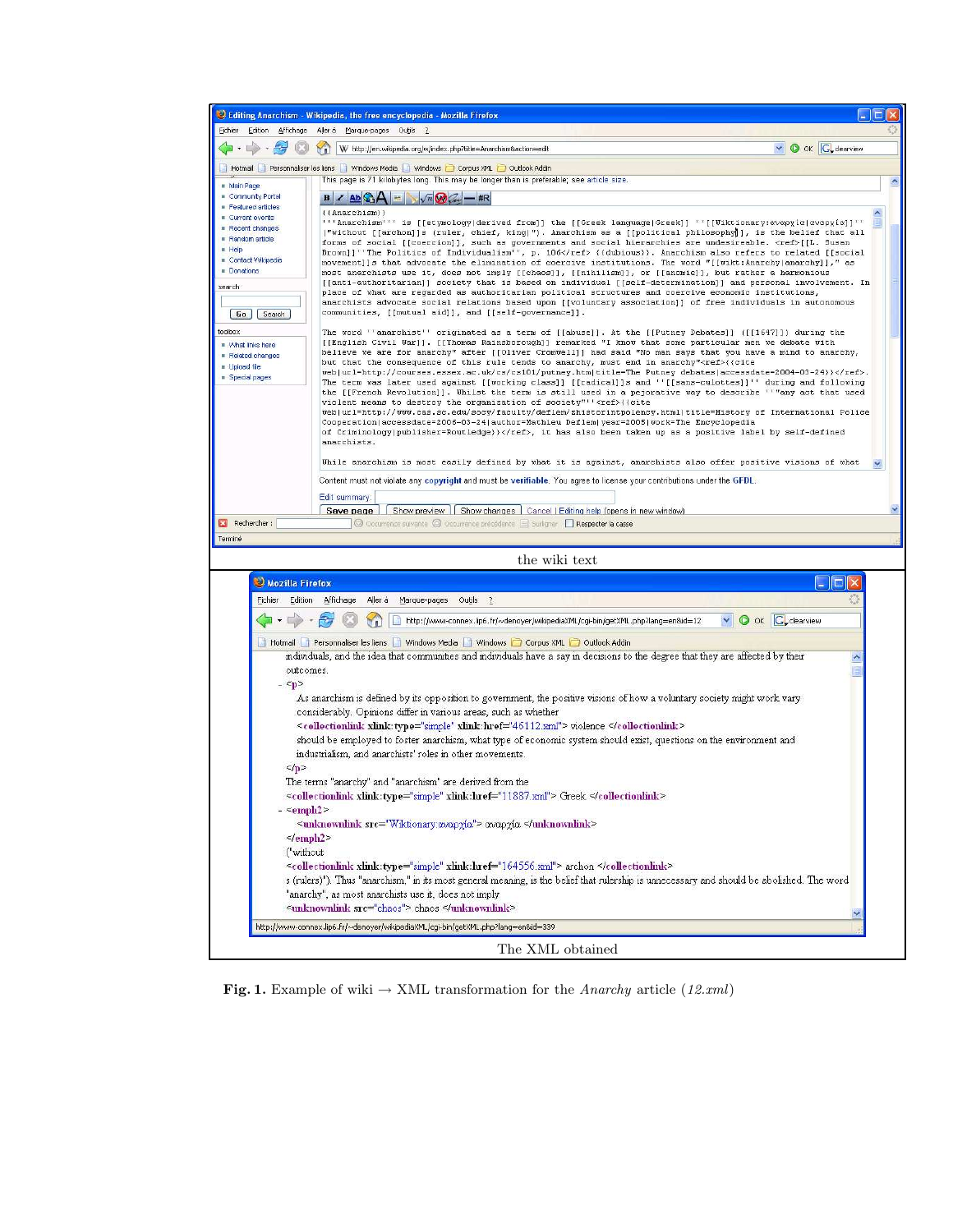|          | Language Mean size of document (bytes) Mean Document Depth Number of Nodes/Document |      |        |
|----------|-------------------------------------------------------------------------------------|------|--------|
| English  | 7,261                                                                               | 6.72 | 161.35 |
| French   | 6,902                                                                               | 7.07 | 175.54 |
| German   | 7,106                                                                               | 6.76 | 151.99 |
| Dutch    | 5,092                                                                               | 6.41 | 122.8  |
| Spanish  | 6,669                                                                               | 6.65 | 165.74 |
| Chinese  | 6,664                                                                               | 6.91 | 179.23 |
| Arabian  | 4,826                                                                               | 5.85 | 182.1  |
| Japanese | 7,973                                                                               | 7.1  | 94.96  |

Table 2. Statistics about the structure of the documents from the Main Collections

#### 2.2 Categories

The documents of the wikipedia XML collections are organized in a hierarchy of categories defined by the authors of the articles. For each main collection, we propose a set of files describing:

- the hierarchy of categories (file : categories hcategories.csv)
- the categories of each articles (file : categories categories.csv)
- the categories names (file : categories name.csv)

Table 3 gives statistics about the categories.

|          |         | Language Number of categories in the hierarchy Mean number of categories for each document |
|----------|---------|--------------------------------------------------------------------------------------------|
| English  | 113,483 | 2.2849                                                                                     |
| French   | 28,600  | 1.9570                                                                                     |
| German   | 27,981  | 2.5840                                                                                     |
| Dutch    | 13,847  | 1.6628                                                                                     |
| Spanish  | 12,462  | 1.6180                                                                                     |
| Chinese  | 27,147  | 2.0797                                                                                     |
| Japanese | 26,730  | 2.0039                                                                                     |

Table 3. Statistics about the categories of the Main Collections

# 3 Additional collections

We also propose additional collections. These collections can be used in a large variety of Information Retrieval and Machine Learning tasks. Some other collections will be added in the future and are not described here.

#### 3.1 Categorization/Clustering Collections

English Multi-Label Categorization Collection For the English collection, we also provide a Multi-Label Categorization Collection with :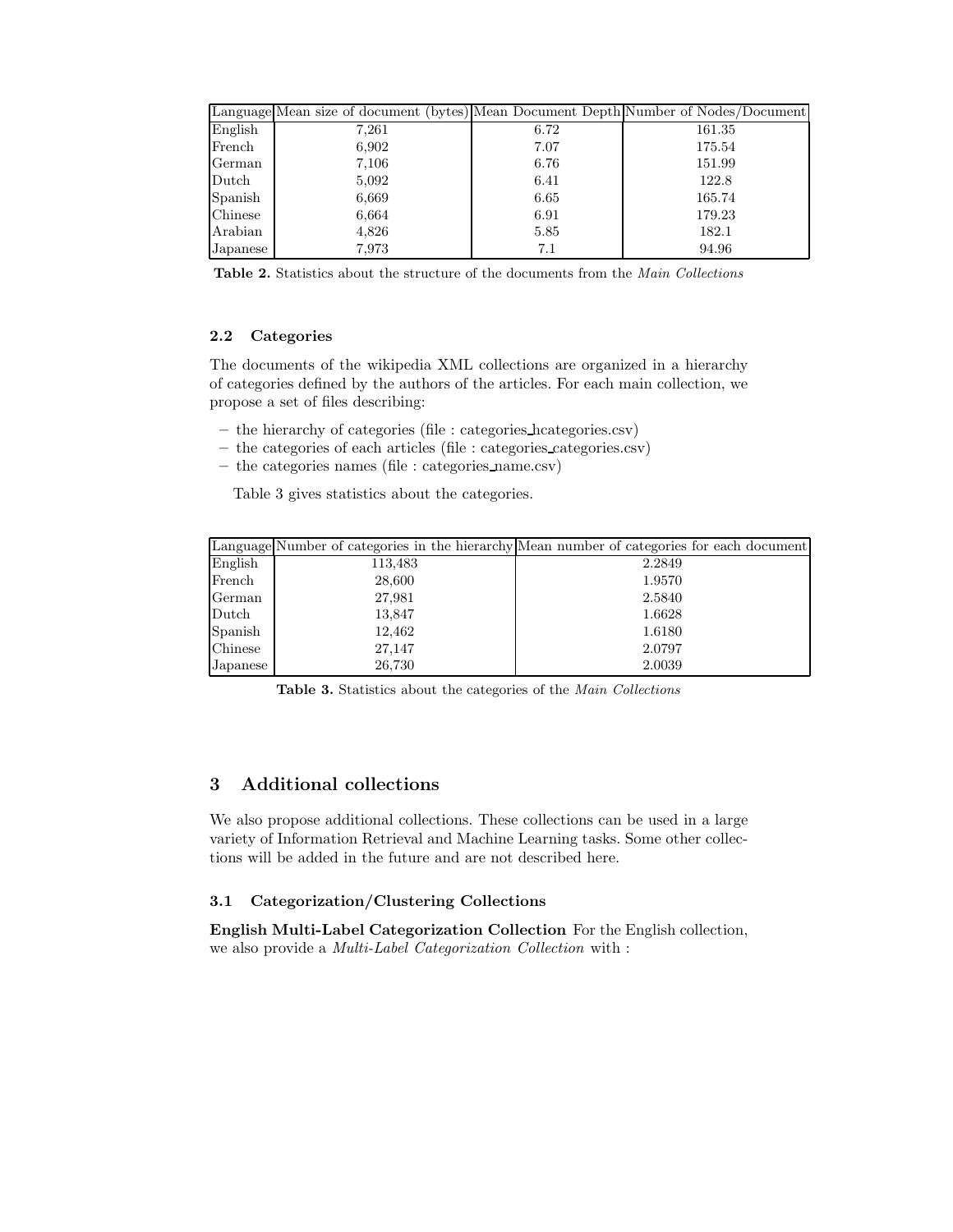- A list of articles from the Main English Collection
- $A$  set of categories (without hierarchy, based on the *Portals* of wikipedia): a document belongs to one or more categories

This corpus can be used to compare categorization algorithms and it is described in table 4.

| Number of Documents                         | 415,310 |
|---------------------------------------------|---------|
| Number of categories                        | 72      |
| Mean number of categories for each document | 2.2     |
| Mean number of documents for each category  | 12.5    |
| Number of documents in the larger category  | 137,9   |
| Number of Documents in the smaller category | 108     |

Table 4. Statistics about the *English Multi-Label Categorization Collection* 

English Single-Label Categorization Collection - XML Document Mining Collection We provide a specific collection where each document belongs to exactly one category. It is composed of the documents of the preceding collection belonging to a single category. This collection can be used for categorization and clustering of documents (see table 5). This collection is aimed at categorization/clustering benchmark.

| Number of categories                          | 60                                                     |
|-----------------------------------------------|--------------------------------------------------------|
| Number of documents                           | 150,094                                                |
| Number of train documents                     | 75,047                                                 |
| Number of test documents                      | 75,047                                                 |
| Mean number of categories for each document 1 |                                                        |
| Structure of the corpus                       | The directory <i>documents</i> contains all the corre- |
|                                               | sponding articles. The directory relfiles contains     |
|                                               | one file per category giving the id of the docu-       |
|                                               | ments that belongs to this category <sup>5</sup> .     |

Table 5. Statistics about the XML Document Mining Challenge Collection (Single-Label Categorization Collection)

#### 3.2 Multimedia English Collection

This collection corresponds to the Main English Collection with the pictures of the different articles. This collection can be used for Multimedia Information Retrieval. Table 6 gives statistics about this collection.